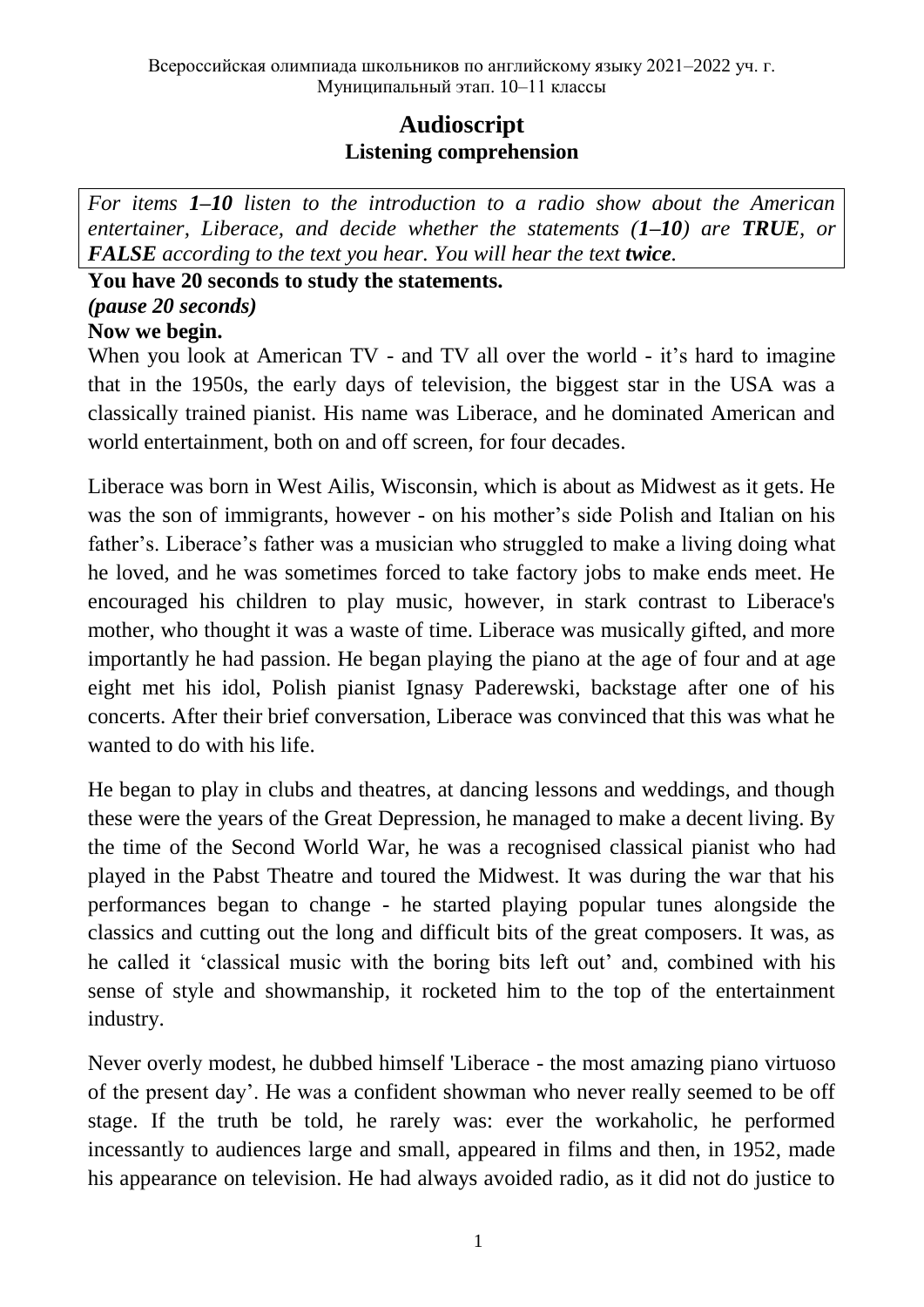his stage presence, but TV was made for him. His habit of talking into the camera between tunes made it seem like he was in the viewers' living room, and his popularity soared even further. Despite the white piano, huge rings and increasingly outrageous costumes, Liberace never lost the chatty small-town charm and warmth that instantly connected him with audiences between the two coasts. His shows were glamorous, but they were always conventional family shows; he played classical tunes, but always accessibly. He continued playing and remained a huge draw especially in his beloved Las Vegas. Many mocked his kitsch, over-the-top style, but his stock response was the catchphrase which he himself coined: 'I cried - all the way to the bank.'

## **You have 20 seconds to check your answers.**

*(pause 20 seconds)*

**Now listen to the text again.** *(text repeated)*

# **You have 20 seconds to check your answers.**

*(pause 20 seconds)*

*For items 11–15 listen to the dialogue. Choose the correct answer to answer questions 11-15. You will hear the text only once.*

## **You now have 25 seconds to study the questions.** *(pause 25 seconds)*

#### **Now we begin. I = Ian, R = Rika**

**I**: What happened there, Rika? Did you just sign that guy's book?

**R**: You saw that?

**I:** Yeah! It was like you were famous or something.

**R**: That's because…I don't know. I guess I am, kind of - if you're a judo fan.

**I**: What?

**R:** Well, in my other life, away from selling books, I do judo and last week I was in a competition on TV. That guy recognised me from there.

**I:** Seriously? That's amazing!

**R:** Oh, it's no big deal. I didn't win it or anything. I lost in the semi-finals.

**I**: You got to the semi-finals! I can't believe it! I mean, no offence, but you don't look big enough to fight.

**R**: Well, you fight according to your weight in judo, so size doesn't matter. Although being big isn't always an advantage. It's more about balance. Someone can be big